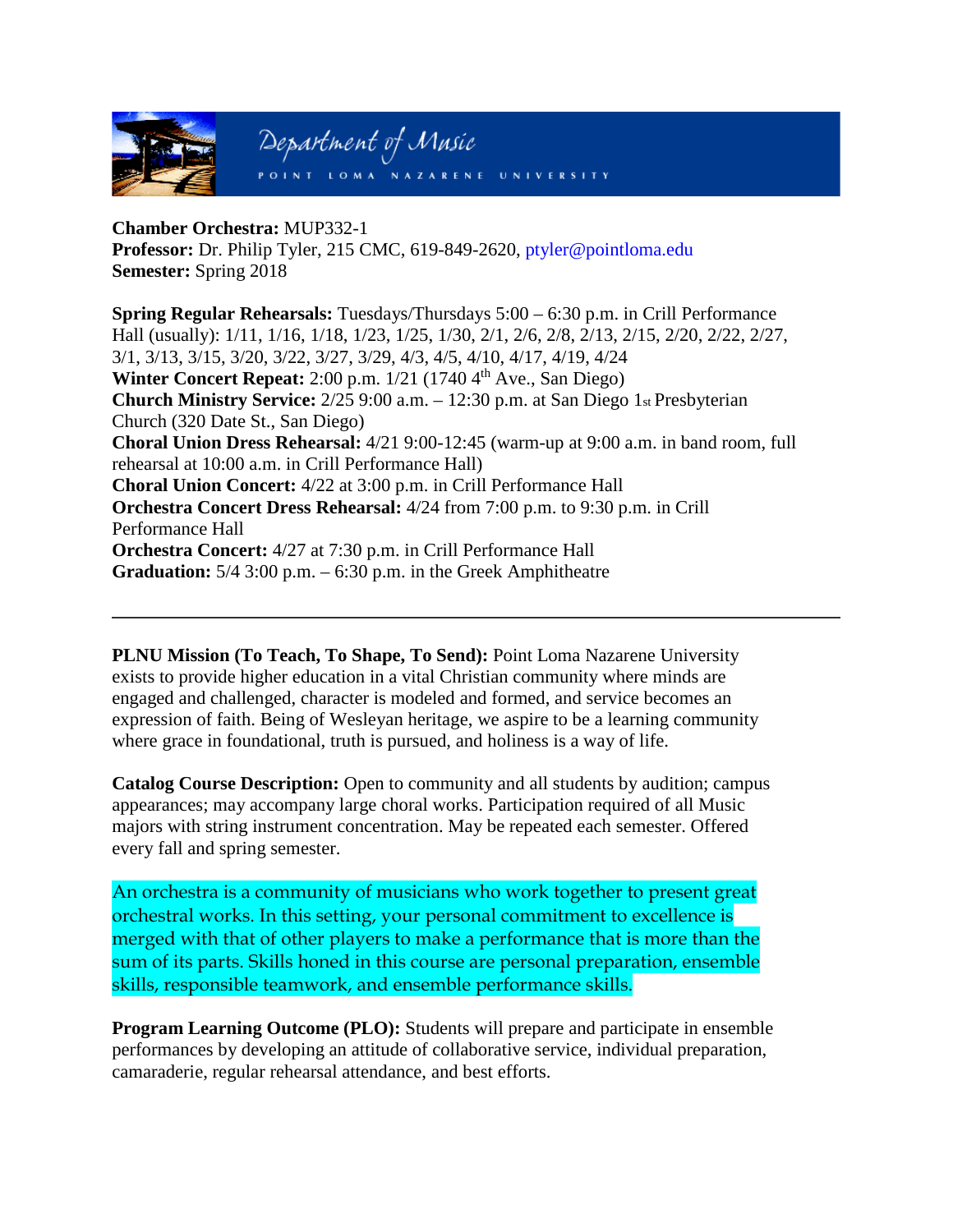**Course Learning Outcomes (CLOs):** Orchestra participant will

1. show careful personal preparation by performing one's part accurately and in the correct style;

2. attend all declared rehearsal times and demonstrate good ensemble skills;

3. arrive by dress rehearsal call time and stay engaged with the dress rehearsal during the entire required time;

4. arrive by concert call time and stay engaged during the entire concert;

5. contribute positively to the over-all musical effect of the concert.

**Grading System:** Semester percentage points are earned in accordance with the description on page 2 of this syllabus. Letter grades are established as follows:

|  |              | $A = 94 - 100$  |    | $= 74 - 77$    |  |
|--|--------------|-----------------|----|----------------|--|
|  | $A - = 91 -$ | 93              |    | $C- = 71 - 73$ |  |
|  | $B+ = 88 -$  | -90             |    | $D+ = 68 - 70$ |  |
|  |              | $B = 84 - 87$   |    | $D = 64 - 67$  |  |
|  |              | $B - = 81 - 83$ |    | $D- = 61 - 63$ |  |
|  | $C+ = 78 -$  | -80             | F. | $= 0 - 60$     |  |

**Attendance Policy:** Every required rehearsal should be attended from beginning to end. Points toward the student's grade are earned during rehearsals and performances. Points lost due to absences cannot be recovered. In addition, the number of points equal to the square of the number of weeks of absence will be deducted from the student's semester grade. University attendance policy will apply. See PLNU attendance policy for further details. Three tardies and/or early departures will be counted as one absence unless the student has made special arrangements with the professor in advance.

**Earning Semester Percentage Points:** Points will be accumulated

• At each regular rehearsal:

o 1 point for contributing positively to the entire rehearsal.

o 1 point for observed satisfactory personal progress on the orchestra literature.

o Call time for any regular rehearsal is always 5 minutes before the announced beginning of the rehearsal.

o A total of 60 semester percentage points are available from participation in regular rehearsals.

• At the dress rehearsals and concerts:

o 40 points for contributing positively to the dress rehearsals and concerts. Absence from any one such event can cause the student to lose as much as all 40 semester percentage points for a missed dress rehearsal or concert.

o Call time for any dress rehearsal or concert is always 20 minutes before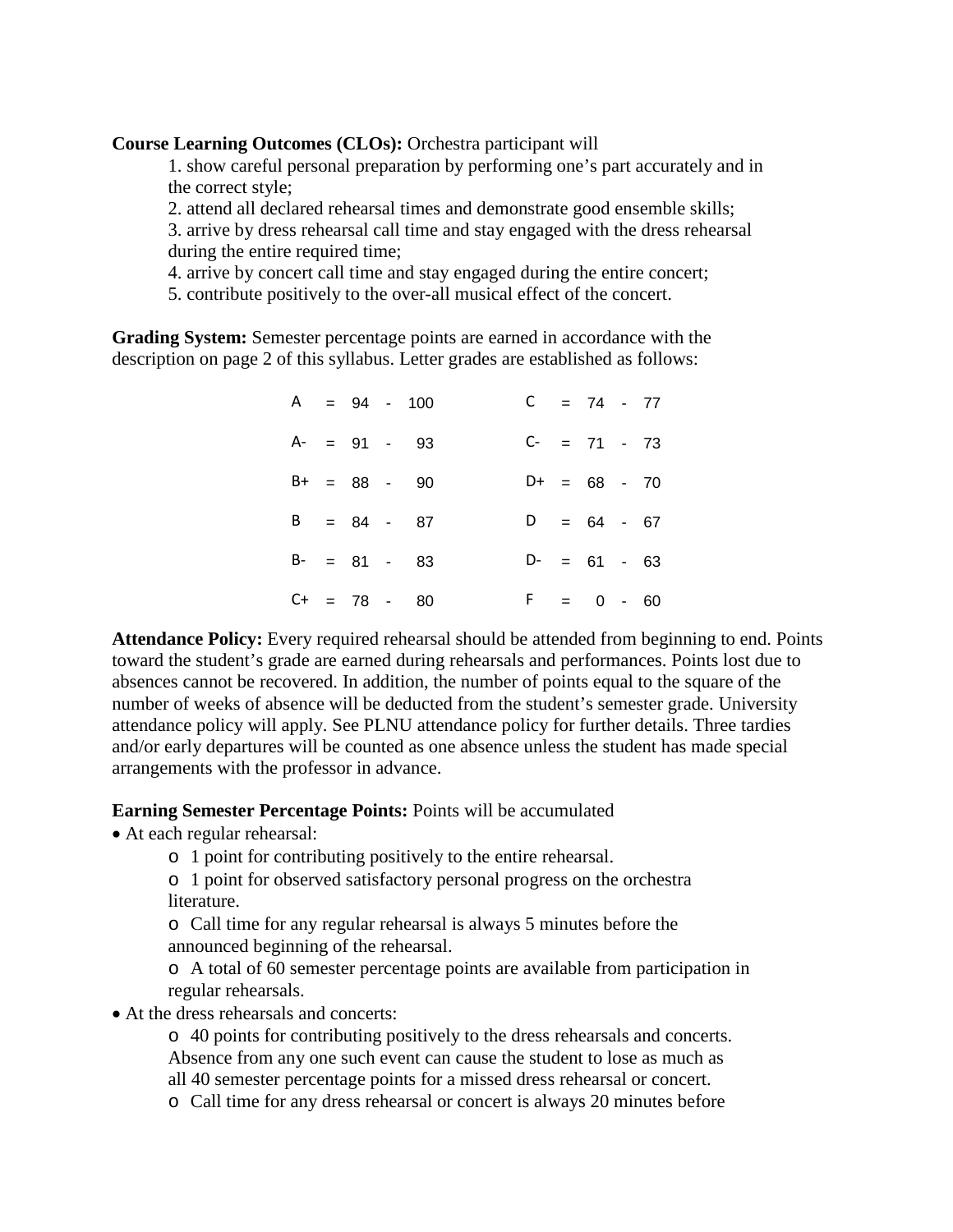the announced beginning of the event. Tardiness or early departure from a dress rehearsal or concert can be counted as an absence from a dress rehearsal or concert with all of the consequences outlined above.

## **Spring Semester Literature (subject to change):**

- Vivaldi Spring
- Vivaldi Summer
- Vivaldi Autumn
- Vivaldi Winter
- Vivaldi Solo Concerto in A Minor
- Vivaldi Double Concerto in A Minor
- Vivaldi Concerto Grosso (for two violins and one cello)
- Vivaldi Quadruple Concerto
- Janáček Idyll Suite for String Orchestra
- Mozart Andante in C KV 315
- Beethoven's 4th Piano Concert in G op 58,  $3<sup>rd</sup>$  mvt
- Saint-Saëns Piano Concerto No 2 in G minor, Op 22,  $3<sup>rd</sup>$  mvt
- Schubert Mass No. 2 in G Major D.167
- More lit TBA

### **PLNU COPYRIGHT POLICY**

Point Loma Nazarene University, as a non-profit educational institution, is entitled by law to use materials protected by the US Copyright Act for classroom education. Any use of those materials outside the class may violate the law.

#### **PLNU ACADEMIC HONESTY POLICY**

Students should demonstrate academic honesty by doing original work and by giving appropriate credit to the ideas of others. Academic dishonesty is the act of presenting information, ideas, and/or concepts as one's own when in reality they are the results of another person's creativity and effort. A faculty member who believes a situation involving academic dishonesty has been detected may assign a failing grade for that assignment or examination, or, depending on the seriousness of the offense, for the course. Faculty should follow and students may appeal using the procedure in the university Catalog. See [Academic Policies](http://catalog.pointloma.edu/content.php?catoid=18&navoid=1278) for definitions of kinds of academic dishonesty and for further policy information.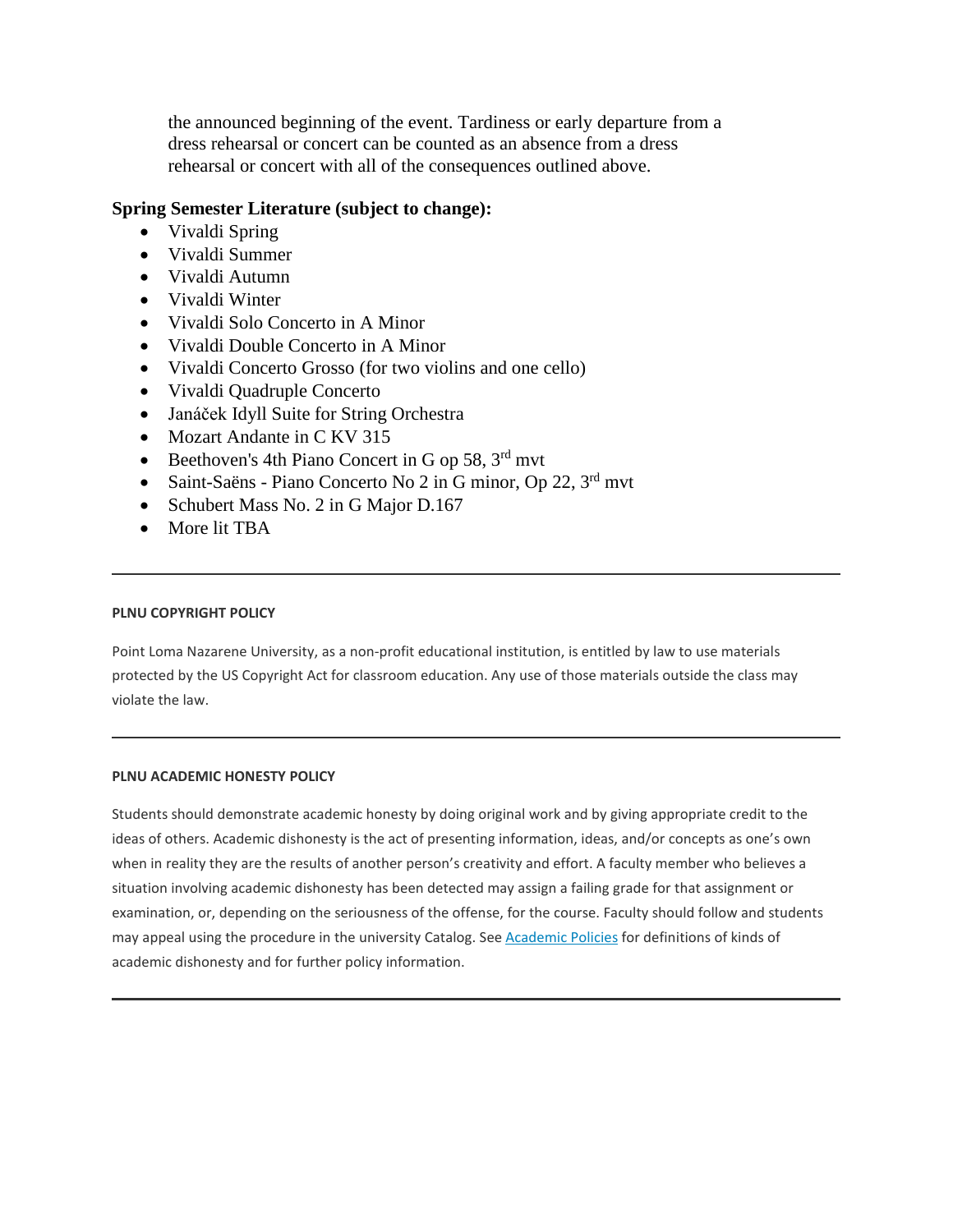#### **PLNU ACADEMIC ACCOMMODATIONS POLICY**

If you have a diagnosed disability, please contact PLNU's Disability Resource Center (DRC) within the first two weeks of class to demonstrate need and to register for accommodation by phone at 619-849-2486 or by e-mail at DRC@pointloma.edu. See Disability Resource Center for additional information.

#### **PLNU ATTENDANCE AND PARTICIPATION POLICY**

Regular and punctual attendance at all classes is considered essential to optimum academic achievement. If the student is absent from more than 10 percent of class meetings, the faculty member can file a written report which may result in de-enrollment. If the absences exceed 20 percent, the student may be de-enrolled without notice until the university drop date or, after that date, receive the appropriate grade for their work and participation. See [Academic Policies](http://catalog.pointloma.edu/content.php?catoid=18&navoid=1278) in the Undergraduate Academic Catalog.

#### **SPIRITUAL CARE**

PLNU strives to be a place where you grow as a whole person. To this end, we provide resources for our students to encounter God and grow in their Christian faith. You'll find faith integration activities throughout this course. In addition, there are resources for your Christian faith journey available on campus.

#### **FERPA POLICY**

In compliance with federal law, neither PLNU student ID nor social security number should be used in publicly posted grades or returned sets of assignments without student written permission. This course will meet the federal requirements by posting grades and returning assignments via the Canvas gradebook. Also in compliance with FERPA, you will be the only person given information about your progress in this class unless you have designated others to receive it in the "Information Release" section of the student portal.